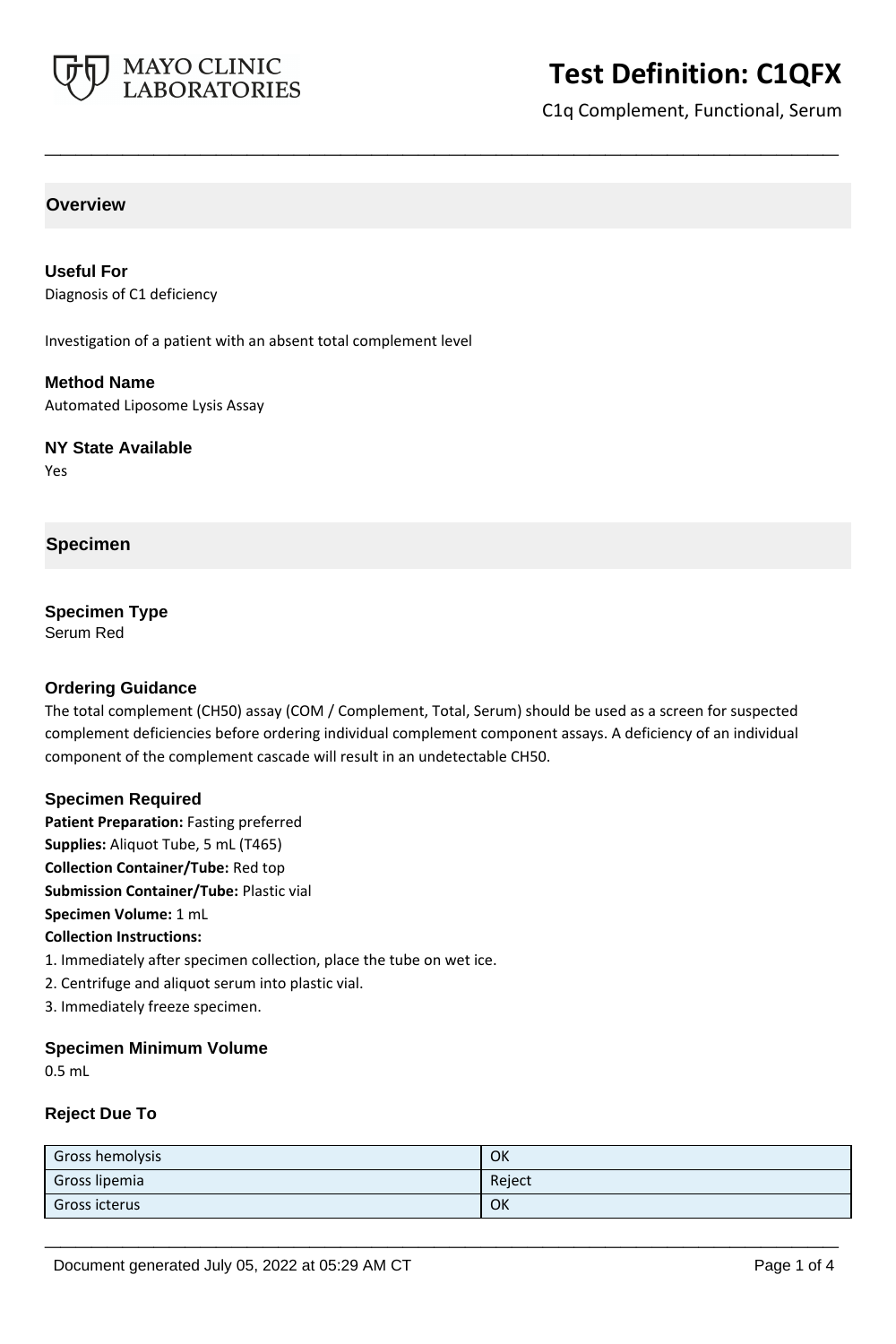

C1q Complement, Functional, Serum

# **Specimen Stability Information**

| <b>Specimen Type</b> | <b>Temperature</b>        | <b>Time</b> | <b>Special Container</b> |
|----------------------|---------------------------|-------------|--------------------------|
| Serum Red            | <b>Frozen</b> (preferred) | 14 days     |                          |

**\_\_\_\_\_\_\_\_\_\_\_\_\_\_\_\_\_\_\_\_\_\_\_\_\_\_\_\_\_\_\_\_\_\_\_\_\_\_\_\_\_\_\_\_\_\_\_\_\_\_\_**

# **Clinical & Interpretive**

#### **Clinical Information**

Complement proteins are components of the innate immune system. There are 3 pathways to complement activation: 1) the classical pathway, 2) the alternative (or properdin) pathway, and 3) the lectin (or mannan binding lectin) pathway. The classical pathway of the complement system is composed of a series of proteins that are activated in response to the presence of immune complexes. A single IgM molecule or 2 IgG molecules are sufficient to trigger activation of the recognition complex initiated by C1q. The activation process triggers a cascade that includes an amplification loop. The amplification loop is mediated by C3, with cleavage of a series of proteins, and results in 3 main end products: 1) anaphylatoxins that promote inflammation (C3a, C5a), 2) opsonization peptides that are chemotactic for neutrophils (C3b) and facilitate phagocytosis, and 3) the membrane attack complex, which promotes cell lysis.

C1 is composed of 3 subunits designated as C1q, C1r, and C1s. C1q recognizes and binds to immunoglobulin complexed to antigen and initiates the complement cascade. Congenital deficiencies of any of the early complement components (C1-C4) result in an inability to generate the peptides that are necessary to clear immune complexes and to attract neutrophils or generate lytic activity. These patients have increased susceptibility to infections with encapsulated microorganisms. They may also have symptoms that suggest autoimmune disease in which complement deficiency may be an etiologic factor.

Inherited deficiency of C1 is rare. Just over 40 cases have been reported for C1q deficiency, and another 20 cases have been described for C1s and C1r deficiency. C1 deficiency is associated with increased incidence of immune complex disease (systemic lupus erythematosus [SLE], polymyositis, glomerulonephritis, and Henoch-Schonlein purpura), with SLE the most common manifestation of C1 deficiency. The SLE associated with C1 deficiency is similar to SLE without complement deficiency, but the age of onset is often prior to puberty.

Low C1 levels have also been reported in patients with abnormal immunoglobulin levels (Bruton and common variable hypogammaglobulinemia and severe combined immunodeficiency), and this is most likely due to increased catabolism.

Complement levels can be detected by antigen assays that quantitate the amount of the protein. For most of the complement proteins a small number of cases have been described in which the protein is present but is nonfunctional. These rare cases require a functional assay to detect the deficiency.

**\_\_\_\_\_\_\_\_\_\_\_\_\_\_\_\_\_\_\_\_\_\_\_\_\_\_\_\_\_\_\_\_\_\_\_\_\_\_\_\_\_\_\_\_\_\_\_\_\_\_\_**

#### **Reference Values**

34-63 U/mL

#### **Interpretation**

Low levels of complement may be due to inherited deficiencies, acquired deficiencies, or due to complement consumption (eg, as a consequence of infectious or autoimmune processes).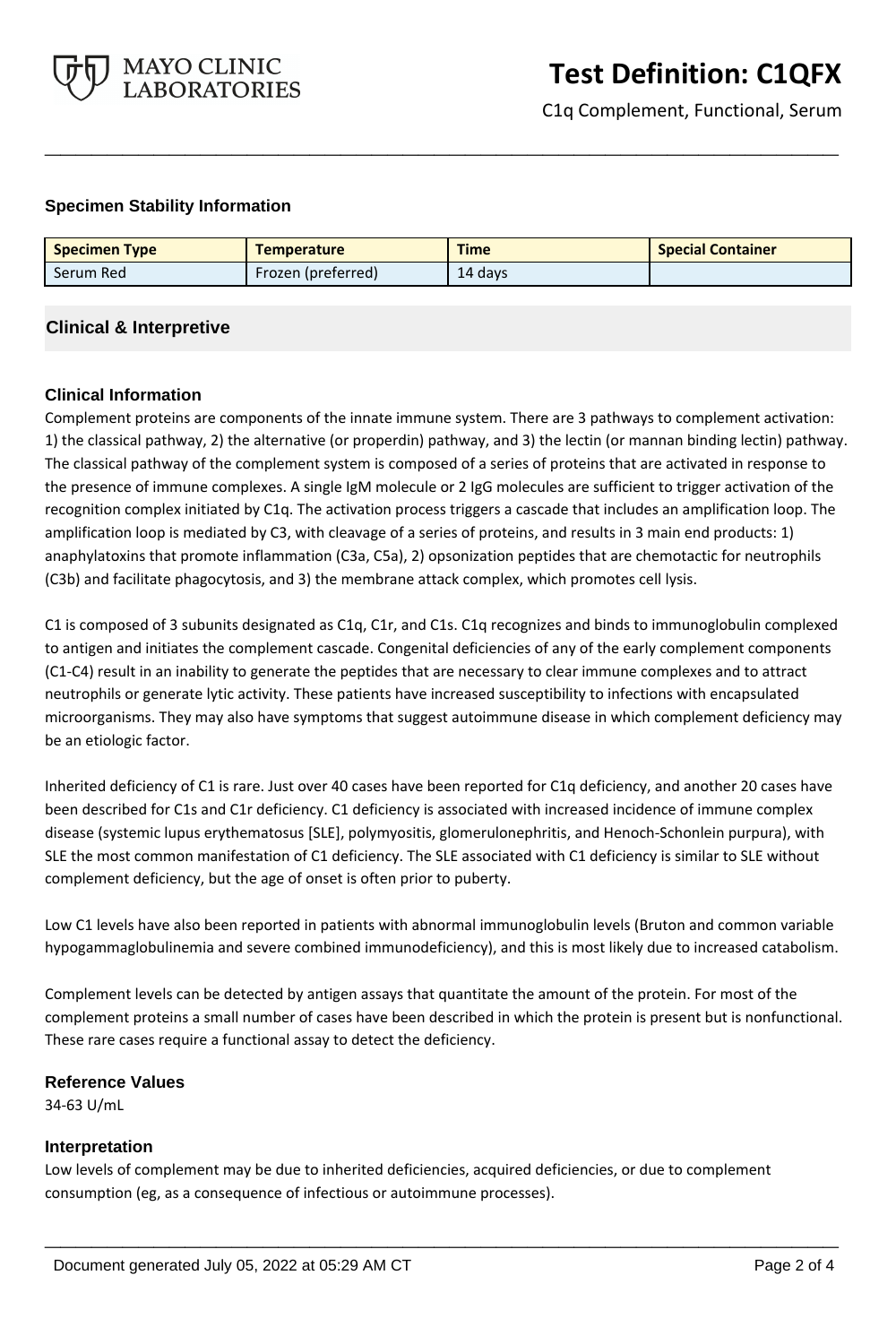

C1q Complement, Functional, Serum

The measurement of C1q activity is an indicator of the amount of C1 present. Absent C1q levels in the presence of normal C3 and C4 values are consistent with a C1 deficiency. Low C1q levels in the presence of low C4 but normal C3 may indicate the presence of an acquired inhibitor (autoantibody) to C1 esterase inhibitor.

**\_\_\_\_\_\_\_\_\_\_\_\_\_\_\_\_\_\_\_\_\_\_\_\_\_\_\_\_\_\_\_\_\_\_\_\_\_\_\_\_\_\_\_\_\_\_\_\_\_\_\_**

# **Cautions**

Absent (or low) C1q functional levels in the presence of normal C1q antigen levels should be replicated with a new serum specimen to confirm that C1q inactivation did not occur during shipping.

# **Clinical Reference**

1. Sonntag J, Brandenburg U, Polzehl D, et al: Complement systems in healthy term newborns: reference values in umbilical cord blood. Pediatr Dev Pathol. 1998 Mar-Apr;1(2):131-135

2. Prellner K, Sjoholm AG, Truedsson L: Concentrations of C1q, factor B, factor D and properdin in healthy children, and the age-related presence of circulating C1r-C1s complexes. Acta Paediatr Scand. 1987 Nov;76(6):939-943

3. Davis ML, Austin C, Messmer BL, et al: IFCC-standardization pediatric reference intervals for 10 serum proteins using the Beckman Array 360 system. Clin Biochem. 1996;29(5):489-492

4. Gaither TA, Frank MM: Complement. In: Henry JB, ed. Clinical Diagnosis and Management by Laboratory Methods. 17th ed. WB Saunders Company: 1984:879-892

5. O'Neil KM: Complement deficiency. Clin Rev Allergy Immunol. 2000;19:83-108

6. Frank MM: Complement deficiencies. Pediatr Clin North Am. 2000;47(6):1339-1354

7. Brodszki N, Frazer-Abel A, Grumach AS, et al: European Society for Immunodeficiencies (ESID) and European Reference Network on Rare Primary Immunodeficiency, Autoinflammatory and Autoimmune Diseases (ERN RITA) Complement Guideline: Deficiencies, diagnosis, and management. J Clin Immunol. 2020;40(4):576-591

8. Willrich MAV, Braun KMP, Moyer AM, Jeffrey DH, Frazer-Abel A. Complement testing in the clinical laboratory. Crit Rev Clin Lab Sci. 2021 Nov;58(7):447-478. doi: 10.1080/10408363.2021.1907297

# **Performance**

# **Method Description**

C1q complement activity is measured by mixing patient serum with a C1q-deficient serum. The lytic activity of the serum mixture is tested against sensitized, labeled liposomes. If lysis occurs, the patient serum must be the source of the C1q. The target liposomes are a commercial reagent (WAKO total complement CH50), and the assay is performed on an Advia XPT.(Unpublished Mayo method)

**\_\_\_\_\_\_\_\_\_\_\_\_\_\_\_\_\_\_\_\_\_\_\_\_\_\_\_\_\_\_\_\_\_\_\_\_\_\_\_\_\_\_\_\_\_\_\_\_\_\_\_**

# **PDF Report**

No

**Day(s) Performed** Monday through Friday

**Report Available** 2 to 4 days

**Specimen Retention Time**